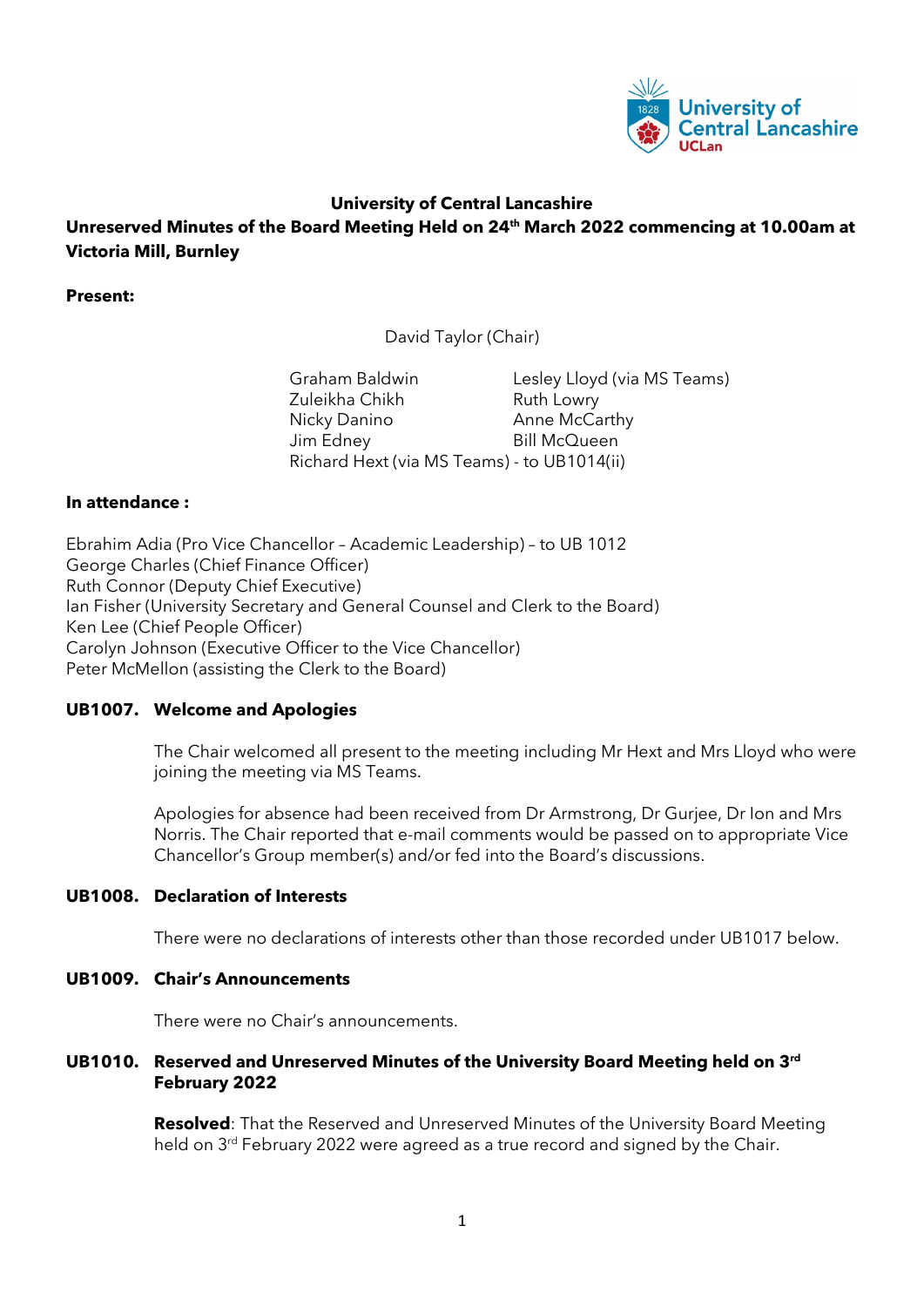### **UB1011. RESERVED MINUTE – TEXT REDACTED**

#### **UB1012. Equality, Diversity and Inclusion Annual Report 2020-21**

Professor Adia presented the Equality, Diversity and Inclusion (EDI) Annual Report. A copy of the Annual Report is set out in the Minute Book.

Professor Adia confirmed that, in general, all key indicators in the Report showed progress towards the University's EDI goals. He confirmed that, with regard to the significant increase in full-time disabled students (from 17% in 2019-20 to 26% in 2020-21), it is expected that the investigation into that increase will confirm that improved recording systems as well as effective recruitment campaigns will account for the reported increase.

Professor Adia reported that a new EDI Strategy had been launched and that energies were now directed to the embedding of that Strategy, with Faculties and Professional Services expected to take into account the targets in the Strategy. EDI Leads have been identified in each Faculty. He commented on the Academic Board's contribution to promoting the EDI Strategy and added that development of the University's research culture and impact will increasingly embrace EDI considerations.

Finally, Professor Adia added that the appointment of Mrs Norris as the Board's EDI Lead was a further positive step in the promotion of the University's EDI objectives.

In responding to Mrs McCarthy's comment on the gap between the overall staff profile and the corresponding student profile (including the Burnley Campus profiles), Mr Lee confirmed that the low rate of staff turn-over at UCLan was recognised by the Staff Profile Working Group as a contributing factor to the challenge. However, other positive action measures were under consideration together with work on the staff recruitment process, mentoring and training. Mr Lee felt that it was very difficult to produce general solutions, although such measures as anonymised CVs had already been introduced. He did not expect that the impact of new approaches would be evident until 2-3 years from now.

It was noted that Mrs McCarthy and Mr Lee intended discussing acceleration tactics outside the meeting.

Ms Chikh considered that the Annual Report was an excellent reflection of the progress made at UCLan. She did, however, wonder whether an increase in operation of 'open plan' working environments (such as that in the Student Centre) might serve to promote inclusivity. Mr Lee advised that conversion costs would tend to limit such adaptations to working environments but he agreed that this should be a consideration in estates development plans.

Mrs Lloyd reported on the mentoring discussion at the recent Academic Board meeting. She advised that she intended having follow-up discussions with Professor Ireland (Pro Vice Chancellor – Students and Teaching).

In response to Mrs Lloyd's further point about the EDI profile of the Board itself, Professor Adia commented on the discussion at the recent meeting of the Governance, Risk and Nominations Committee when various steps to enhance Board membership diversity had been identified.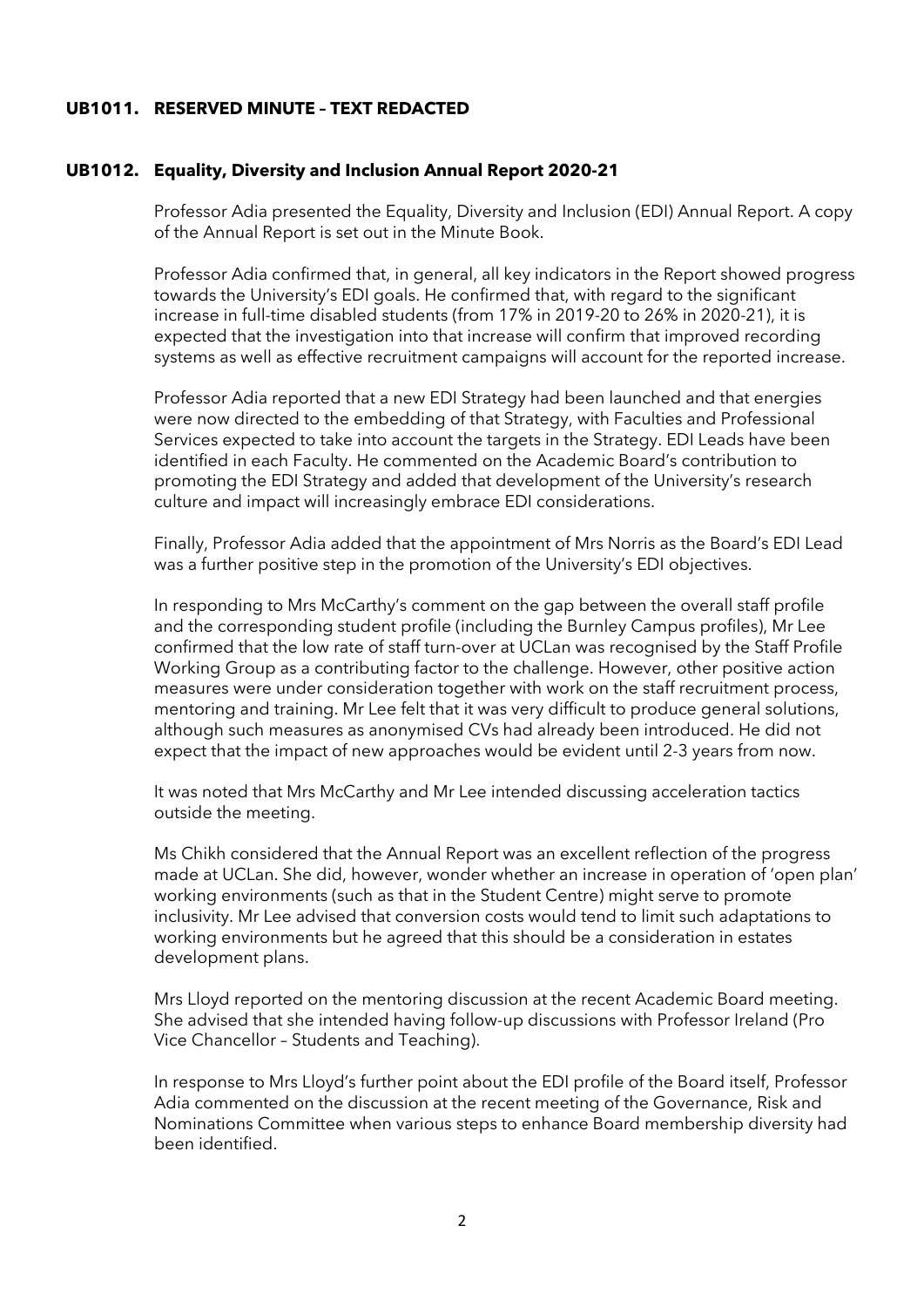**Resolved:** That the content of the draft EDI Annual Report be approved and that, following final proof-reading and formatting, the Report be placed in the public domain.

### **UB1013. RESERVED MINUTE – TEXT REDACTED**

### **UB1014. Vice-Chancellor's Update**

Professor Baldwin presented his report. A copy of the report is set out in the Minute Book.

Professor Baldwin advised that, on some matters, there had been further developments since distribution of his report. He then commented further on the following:

# *(i)* **RESERVED MINUTE – TEXT REDACTED**

*(Mr Hext left the meeting at this point)*

*(ii) Augar Review*

The DfE's belated response to the Augar Review means that institutions are now receiving confirmation of the measures being applied to the sector.

- the changes to student loans seem regressive although the reduction in interest rate is welcomed.

- student fees will be capped at £9250 for two more years. The 2012 value of that amount is now around £7000, given subsequent costs and inflation increases. Fortunately, UCLan's successes in International student recruitment have assisted the University in managing the Home fees level restriction. Elsewhere in the sector, institutions have been less successful in financial management terms with the financial position of around 40 institutions now being monitored by OfS.

- UCLan will contribute to the ongoing consultation on Student Numbers Controls and Minimum Eligibility Requirements (student loan access).

Professor Baldwin commented further on the Universities Minister's perceptions and also on the 'new funding' features of the Government's response. It should not be expected that the additional funding will make much difference to the increasing financial challenges.

On a positive note, Foundation years at UCLan can continue and the proposed reduction to Foundation Year tuition fees will not affect UCLan.

In summary, the Government's response so far has not been as problematic as had been feared.

# *(iii) Teaching Excellence Framework*

UCLan is contributing to the ongoing consultation on the proposed changes to gradings/ratings. Based on the data and evidence at present, it seems likely that UCLan would currently receive a 'bronze' rating.

# *(iv)* **RESERVED MINUTE – TEXT REDACTED**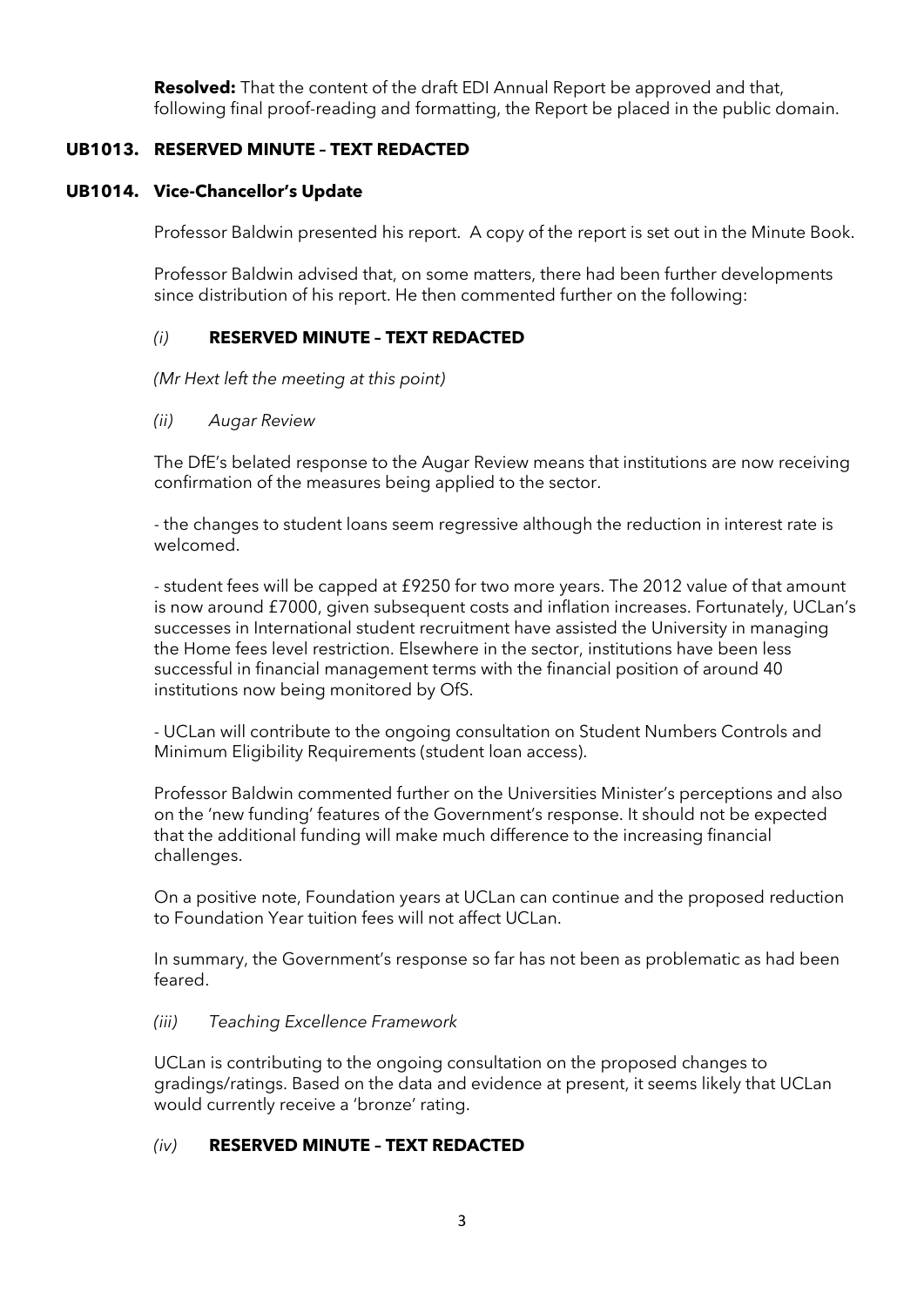### *(v) Blended Working Review*

It has been confirmed that Professional Services staff must attend campus on a minimum of three (out of five) working days per week and that office cover must be ensured across the week. The impending Conditions Survey of premises will allow an assessment of current space utilisation and this may result in pilot 'shared working spaces' as an alternative to the traditional office usage currently operated.

### *(vi) Student Progression and Achievement*

The most recent HESA data confirms improvements at UCLan. However, the sector benchmark has also increased. The VCG and the Senior Management Team continue to monitor progress against the improvement action plan.

The Chair thanked Professor Baldwin for his report.

Ms Chikh suggested that, in the current economic climate, students are more likely than ever to need support. It was also important that staff be vigilant in identifying early signs of student need. Professor Baldwin confirmed that the University will continue to operate the Student Hardship Fund to meet such needs.

Ms Chikh also drew attention to the accommodation needs of the families of students who are newly arriving to study in Burnley. Mrs Connor confirmed that arrangements are in hand for consideration to be given to sign-posting where assistance is available. It is intended that advice will be provided in advance of arrival and at the beginning of studies.

In response to Mrs Lowry's question about plans for the University's Westlakes operations, Professor Baldwin advised on current considerations and options relating to utilisation of the Westlakes premises. In broad terms, the University is looking to expand its activities at the Westlakes campus.

**Resolved:** That the Vice-Chancellor's Update Report be received.

# **UB1015. RESERVED MINUTE – TEXT REDACTED**

### **UB1016. RESERVED MINUTE – TEXT REDACTED**

### **UB1017. RESERVED MINUTE – TEXT REDACTED**

### **UB1018. Committee and Working Group Chairs' Updates**

### **(i) Resources Committee**

### **RESERVED MINUTE – TEXT REDACTED**

- The Quarter 2 Forecast had been examined.
- The arrangements in place to ensure that fees and awards proposals (for 2023) are soundly compiled were reviewed and endorsed.
- The news on International students recruitment was well received.

### - **RESERVED MINUTE – TEXT REDACTED**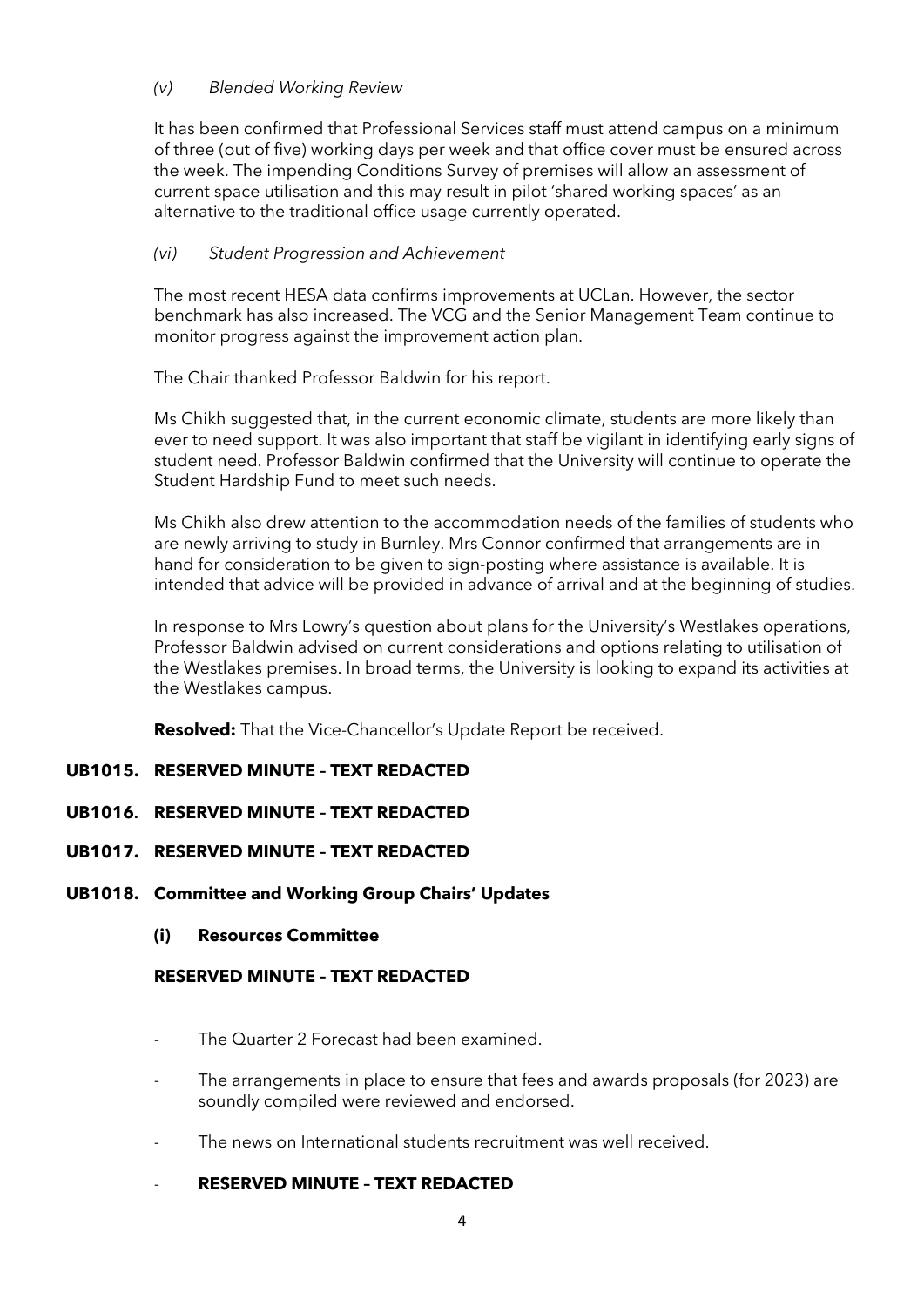### **(ii) Governance, Risk and Nominations Committee**

Mr Taylor, as Chair of the Governance, Risk and Nominations Committee reported on matters covered by the Committee at the meeting on 2<sup>nd</sup> March 2022. These included the following:

- Advice was provided by Professor Adia and Mr Pradeep Passi (Director of EDI) on tactics which might be applied in the attempt to ensure wider diversity in the Board's membership during the forthcoming process to recruit new members.
- A new Risk Management Policy was approved. This included a statement on 'risk appetite'. The Committee also reviewed the risks and mitigatory measures in the current University Risk Register and agreed with the risk ratings and the overall coverage of the risks listed. The Committee indicated that, as regards risk appetite, at present, a cautious line should generally be applied.
- A minor alteration was made to the draft Value for Money Statement but otherwise the draft was agreed to be sound and fit for purpose.
- The Committee was content that the University meets all current compliance and consultation expectations. It was noted that a further 120 pages of new compliance requirements will take effect from 1<sup>st</sup> May 2022.

# **(iii) RESERVED MINUTE – TEXT REDACTED**

### **UB1019. Academic Board Meeting on 23rd March 2022 – Update**

Mrs Lloyd reported that the agenda at the last meeting of the Academic Board had been extremely full, covering several challenging matters. The Academic Board had nonetheless worked through all the matters and dealt efficiently with all the issues.

Mrs Lloyd added that an analysis showing key data on all courses would be an interesting and useful basis for review – possibly at a residential event – by the University Board. Professor Baldwin noted Mrs Lloyd's suggestion.

The Chair thanked Mrs Lloyd for her report, and Dr Ion and herself for their representation of the Board at meetings of the Academic Board.

Resolved: That the report on the Academic Board meeting on 23<sup>rd</sup> March 2022 be noted.

### **UB1020. Any Other Business**

### **Tour of Burnley Campus**

Mr Fisher confirmed that, immediately following the meeting, there would be a brief presentation followed by a tour of the University's Burnley Campus for all Board members.

### **UB1021. Date and Time of Next Meeting**

**Resolved:** That the next meeting be at 2.00pm on Thursday, 19<sup>th</sup> May 2022 as part of the two-day residential event at the Belsfield Hotel, Bowness-on-Windermere.